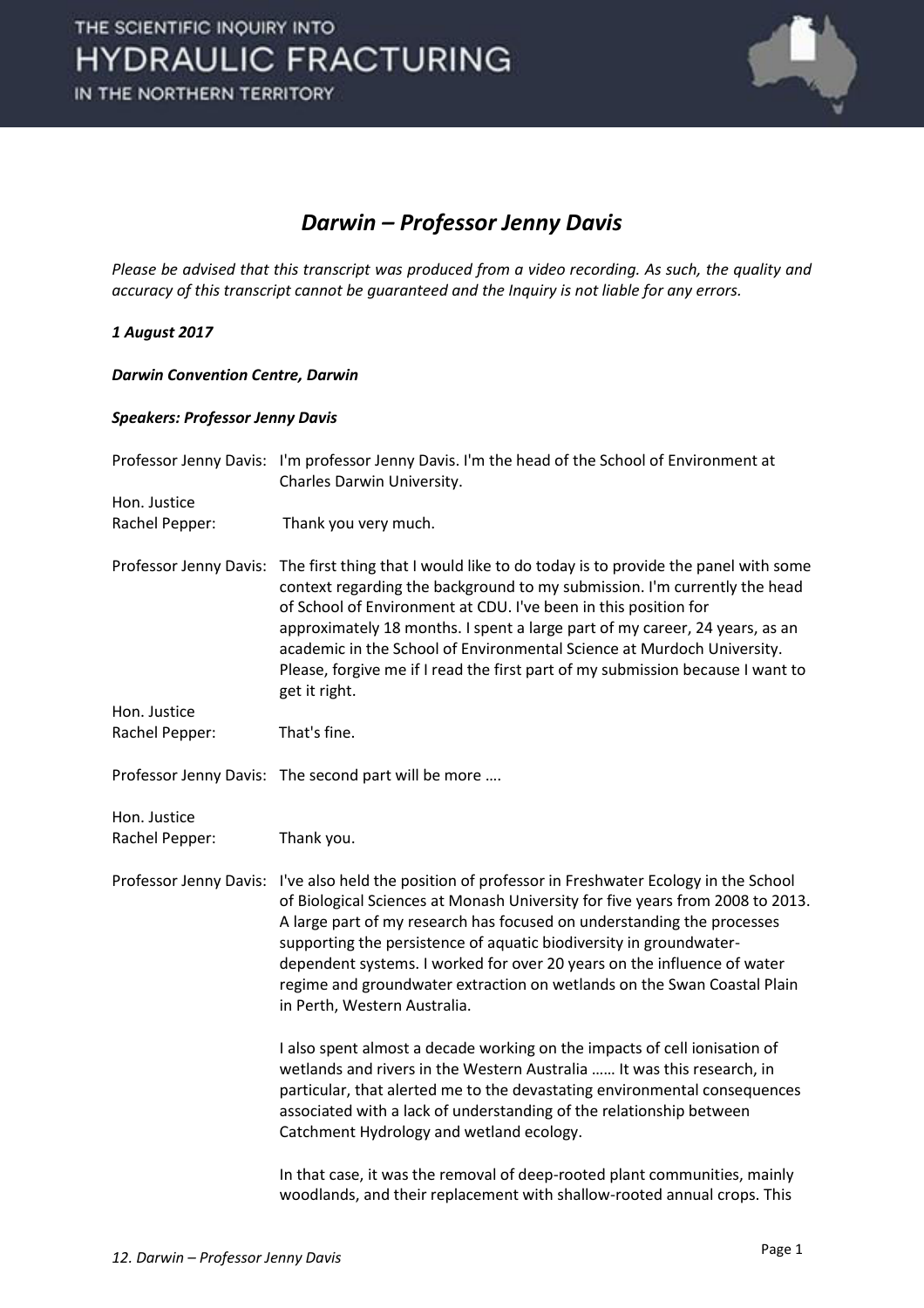

resulted in the cell ionisation of rivers, wetlands and valley floors, and the associated loss of biodiversity over a land area exceeding the size of the state of Victoria.

 Now while I was doing that work, I in no way minimised the importance of annual cropping to the Western Australia economy, particularly wheat, barley and canola. But the scale of biodiversity loss was enormous and could have been avoided if we brought more understanding of the sites of the system into play much earlier than it happened.

 More pertinent to this committee, in addition to my work on Western Australian wetlands, I have had an ongoing research programme on water holes in Central Australia, so that ..... Southern Northern Territory, that now spans more than thirty years, as well.

 I first started working on the springs, river and waterholes and rock holes of the Central Australian ranges in 1986.

 Most of my research has been undertaken at waterholes in Watarrka National Park, the West MacDonnell Ranges National Park, and the Finke Gorge National Park.

 Initially, my work took form of surveys of water quality, aquatic invertebrates and fish because little was known about the aquatic fauna of these systems at that time. This work has been funded by various commonwealth and Northern Territory government agencies and the Australian Research Council.

 This initial work that I led, added to work that was already being done and ongoing on plant communities in Central Australia, that indicates that the springs and gorges of Central Australia supported by …….that have survived since the Australian continent was much wetter. There are species that still exist today that have affinitives with species that were present when Australia was part of Gondwana.

 The explorer Ernest Giles first recognised the scientific importance of the springs and waterholes in the George Gill Range back in 1872. However, of course, the traditional owners had recognised for literally tens of thousands, perhaps fifty-odd thousand years before Giles turned up, that those springs and waterholes were of immense, immense importance. Thus, in supporting their food and providing perennial water, and also, of course, of great cultural significance.

 At this point, I would like to add my rejoicing of that to that of the traditional owners of Watarrka National Park and acknowledge the importance of the decision by the NT government to declare a mineral and petroleum reserve of all of Watarrka National Park.

 This is just a fantastic outcome for that part of the Northern Territory, not only for the cultural values that, of course, the traditional owners have been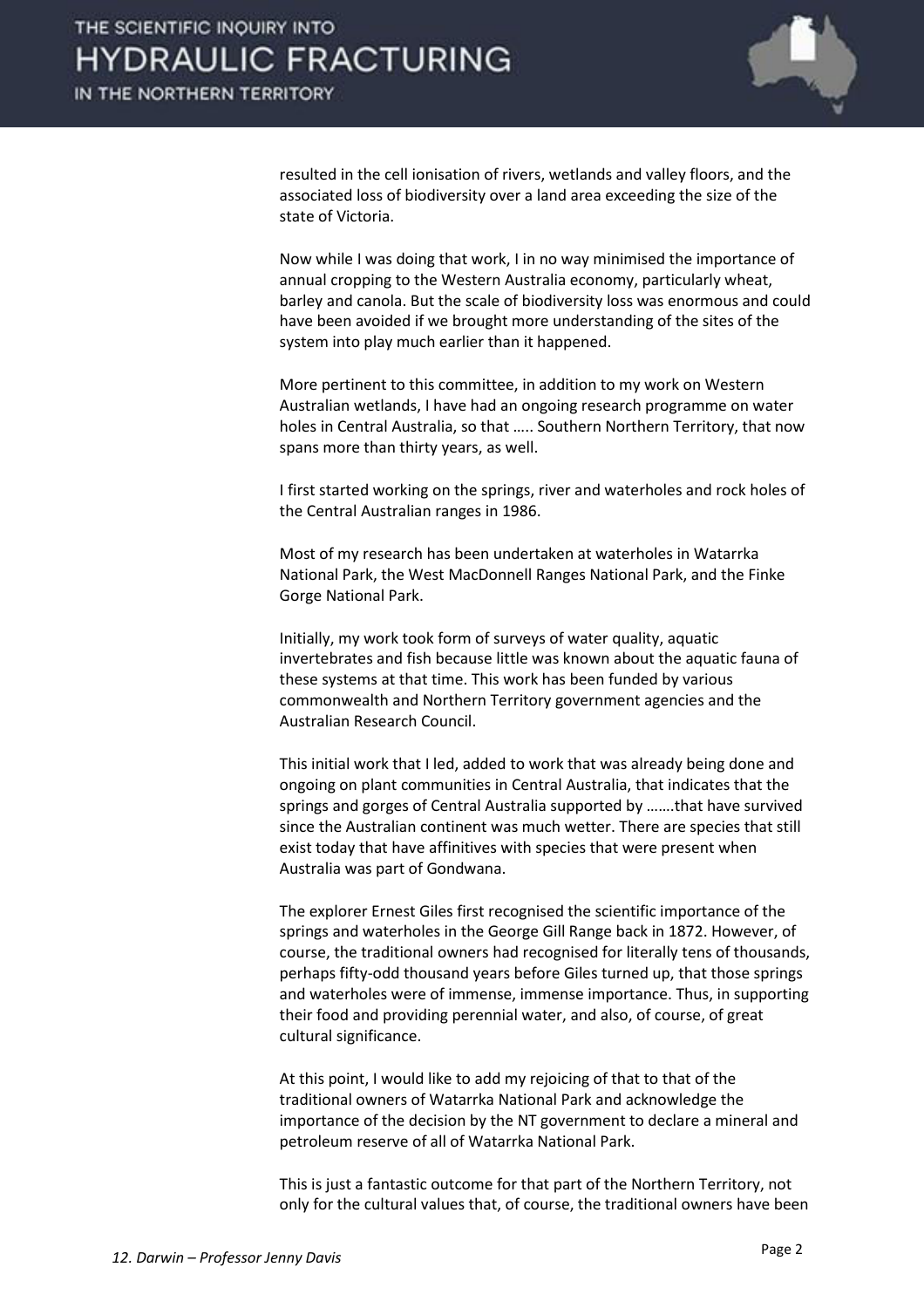

very concerned with, but for the scientific values that I personally and professionally am very concerned with.

|                                | However, I'm aware that this inquiry extends beyond the issues of Watarrka<br>National Park. I want to point out that some of the biodiversity values<br>associated with groundwater-dependent ecosystems in Watarrka National<br>Park also hold for other sites in the Northern Territory. Not just arid and<br>semi-arid regions, but also the wet-dry tropics because the dry part of the<br>wet-dry tropics in the Northern Territory has some functional similarities to<br>the arid and semi-arid regions of the territory once we enter into the dry<br>season. |
|--------------------------------|------------------------------------------------------------------------------------------------------------------------------------------------------------------------------------------------------------------------------------------------------------------------------------------------------------------------------------------------------------------------------------------------------------------------------------------------------------------------------------------------------------------------------------------------------------------------|
|                                | As for arid and semi-arid regions, it is groundwater that comes into play<br>during the dry season. I wanted to emphasis that because I, having read the<br>Interim Report, I realise that the Beetaloo Basin is of considerable interest in<br>terms of exploration and possible shale gas. And, of course, the Beetaloo<br>Basin is far to the north of where most of my research has been undertaken.                                                                                                                                                               |
|                                | However, also, having now been the Head of School of the School of<br>Environment at CDU for 18 months, I have become much more familiar with<br>the research that is being undertaken in the northern part of the Northern<br>Territory than I was prior to taking up this position.                                                                                                                                                                                                                                                                                  |
|                                | Most recently, my research has considered the planetic change implications<br>for aquatic ecosystems throughout arid and semi-arid regions of Australia<br>and we wrote this up in a research paper that was published in Global<br>Change Biology in 2013. I would like to actually turn to that paper to this<br>inquiry, and I can provide an electronic copy. I can also provide copies of<br>somewhere in the order of another 10 to 15 scientific papers-                                                                                                        |
| Hon. Justice<br>Rachel Pepper: | Please do. That would be excellent. Thank you.                                                                                                                                                                                                                                                                                                                                                                                                                                                                                                                         |
|                                | Professor Jenny Davis: That are in that same field.                                                                                                                                                                                                                                                                                                                                                                                                                                                                                                                    |
|                                | I must admit I was a little surprised that the panel didn't have them already.<br>However, that brought home to me that as scientists, we haven't been doing<br>our job well enough, that there wasn't enough in the public domain for it, to<br>perhaps, immediately come into this inquiry, but, of course, this is now the<br>opportunity for me to make sure that that does happen.                                                                                                                                                                                |
|                                | This paper that was published in an international journal with high impact as<br>all Australian academics are now being encouraged to do. That's where we<br>need to publish our work to survive in our field. It describes the importance<br>of perennial aquatic systems fed by groundwater as Refuges.                                                                                                                                                                                                                                                              |
|                                | Refuges for biodiversity across arid and semi-arid regions, it notes that all<br>these refugior or refugees, are supported by groundwater, and that as<br>global temperatures continue to increase, and certainly Central Australia has<br>already experienced that warming, and as has the north, these refuges will<br>become even more important.                                                                                                                                                                                                                   |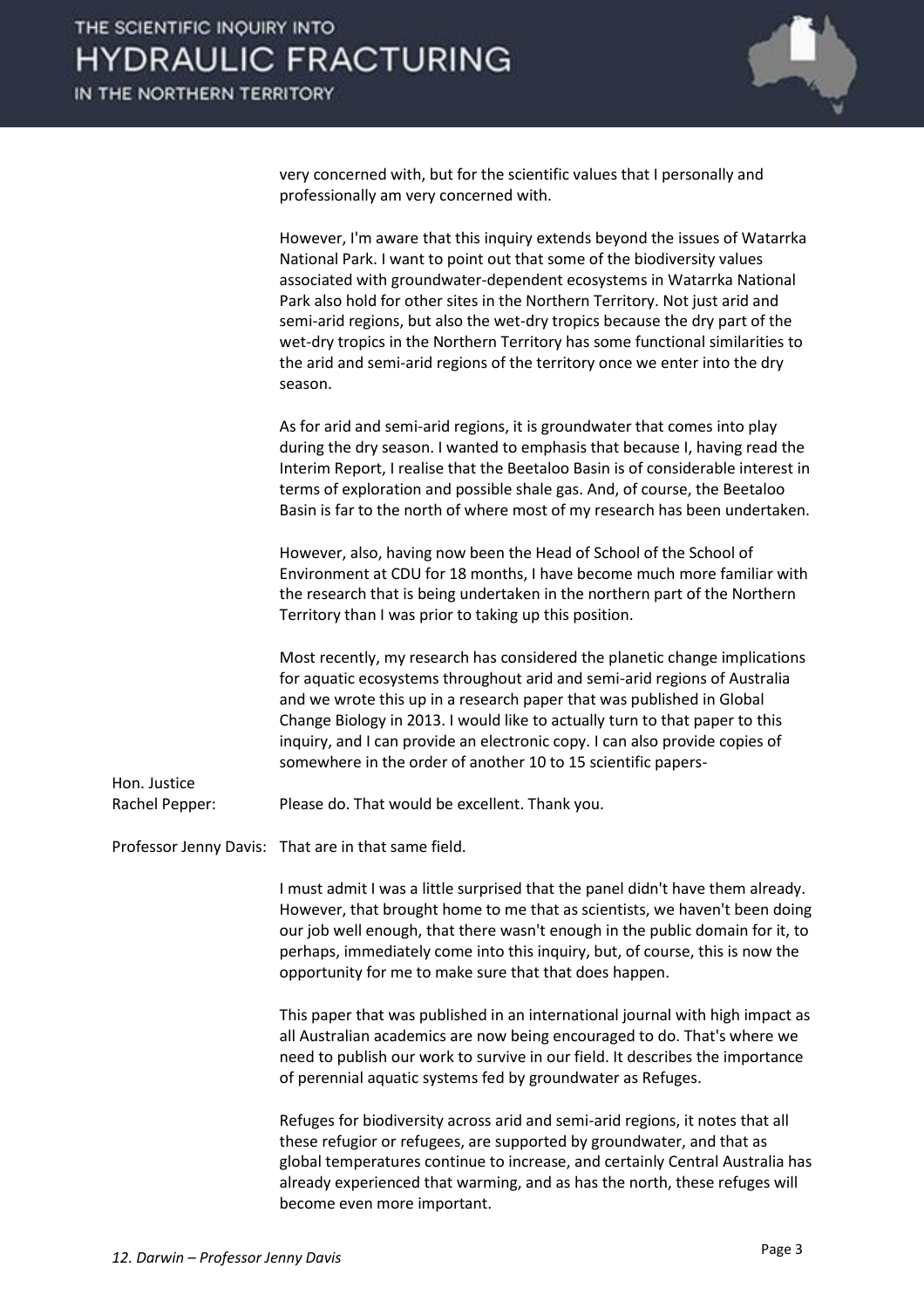

 The groundwater, which is, of course, water that fell as rain a long time ago, and often we don't know ... Well, I would say for almost all of our systems in the Northern Territory, we don't know how long ago that rain fell. Water is now there, that was rain water that fell a long time ago, effectively decouples these systems from the local climate. That means there will be water present in that landscape or there will be water supporting ecosystems. In some cases, of course, there are more soaks than there are obvious surface water areas.

 That water will be supporting these systems when all surface water has gone, when no rain falls. Sometimes, for many months. Sometimes for several years. The importance of this decoupling from the local climate is enormous. This, to me, is the absolute and fundamental value of groundwater in terms of supporting ecosystems, supporting biodiversity.

 I followed up this 2013 paper. I guess it did become clear that while we were getting good feedback from other scientists, it was published in an international journal, so we had that international recognition for it to even be published, I became aware that there wasn't really a lot of conversation happening around groundwater systems once you got outside, perhaps Murray Darling Basin, away from the swamp coastal plain in Western Australia, and perhaps ... well, not perhaps, definitely activities around Stygofauna in the Pilbara in particular in Western Australia.

 There's still a huge amount of the Australian continent where we just haven't been thinking about the water that's there and how we're managing it. I wrote an article for the conversation, which I will also tender, and it was reprinted in the Australian Water Journal, as well, so that article that I published back in 2015, this was try to and get the need for thinking about how we manage water in Outback Australia much more into the public domain. By Outback Australia, I followed the definition of the Pew Trust, and that pretty much is all of Australia that is an arid, semi-arid, and the tropical north. It's remote Australia. It's where most Australians do not live, but it's still enormously important both economically, culturally, socially, and, of course, environmentally.

 In this plan for Outback water, most of the things that I put in this plan I believe still stand. At that point, I really only mentioned coal seam gas and mining as being impact, so I could now add shale gas to those terms. There I said we should be doing things like determining the location and the extent of aquifers and catchments that support key bioversity in cultural sites, particularly in areas near proposed developments.

 We need to understand, not only, how the importance of refuges: refugi or refuges, but in some cases, in particularly in the wet-dry tropics, I believe the term biodiversity hot spot also can be applied. Sites where the very last sites to hold water, my colleagues in the School of Environment, who are working in the Douglas Daly Region, as part of the Northern in this Northern Australian hub, of course, are looking very closely at how those sites, within, lets say, the Daly River that persist because their fed by groundwater are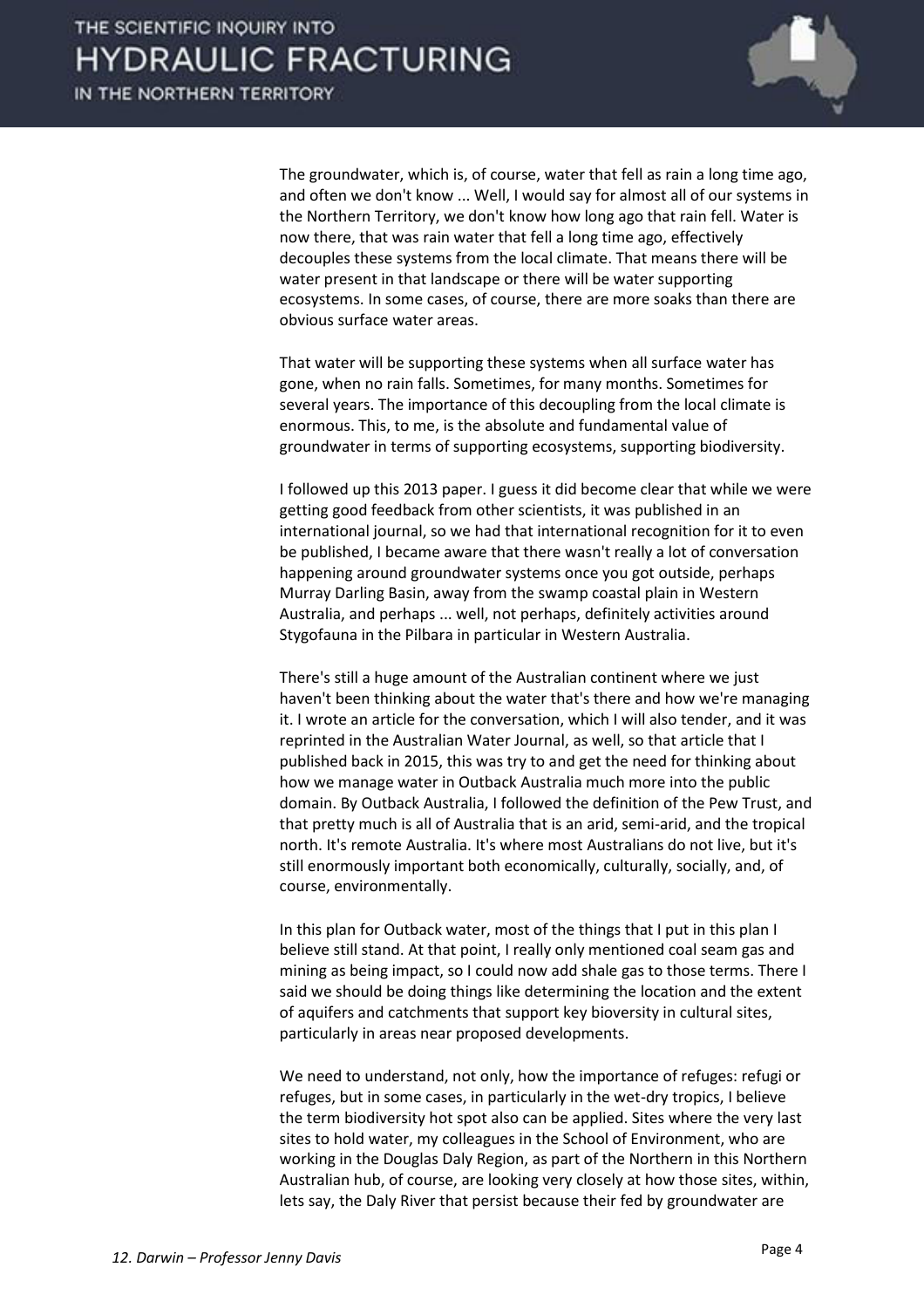

really supporting everything that's then going to be the basis for everything moving back out into that entirety of the system when the next rain occurs.

 Now this has been done in the context mainly of horticulture and agricultural development, but those same research findings, of course, can equally be well applied to anything ... any impact that may have ... any activity that may have an impact on groundwater.

 I also, through my experience in Central Australia, believe that there's much more that we could be doing in providing knowledge, training and logistics for indigenous and local communities to manage, and in some cases, restore important water sites in the Outback. We also need to ensure that the environmental impact statements contain the information needed to assess the impacts of proposed developments near important water sites.

 I just want to now swap to a statement here in this last part of my conversation article, that basically groundwater is a critical resource in Outback Australia. We need to know where it is, how much there is, how old it is and what depends on it before it is allocated or otherwise affected by any new development. That's a statement I still stand by very strongly.

 I'm aware that we have some fantastic research occurring, very much in the groundwater space, very much being driven by people with groundwater and hydrological backgrounds and expertise. I know a lot of this has been done around the coal seam gas activities in Queensland and New South Wales.

 What I would like to see, though, is that we have much greater connection between people working on what I would call the physical processes of hydrology, and the space that I work in, the ecological processes of biodiversity. It's those surface-water groundwater interaction, that area where groundwater comes to the surface and supports communities, that we value highly because we can see them, that I believe we've got a lot more to do.

 I don't intrinsically believe that we should just be saying no development fullstop, but I believe that we have a responsibility to make sure that we are collecting appropriate scientific information to ensure that these developments proceed with a minimum of risk.

 Now I know that shale gas is not in the same category as coal seam gas but there are still risks.

 My concern is that we have for many, many years now really much treated groundwater as being out of sight and out of mine. I have a good colleague, Professor or Emeritus Professor Andrew Bolton, of course, who is leading the way with promoting our need to understand groundwater-dependent ecosystems.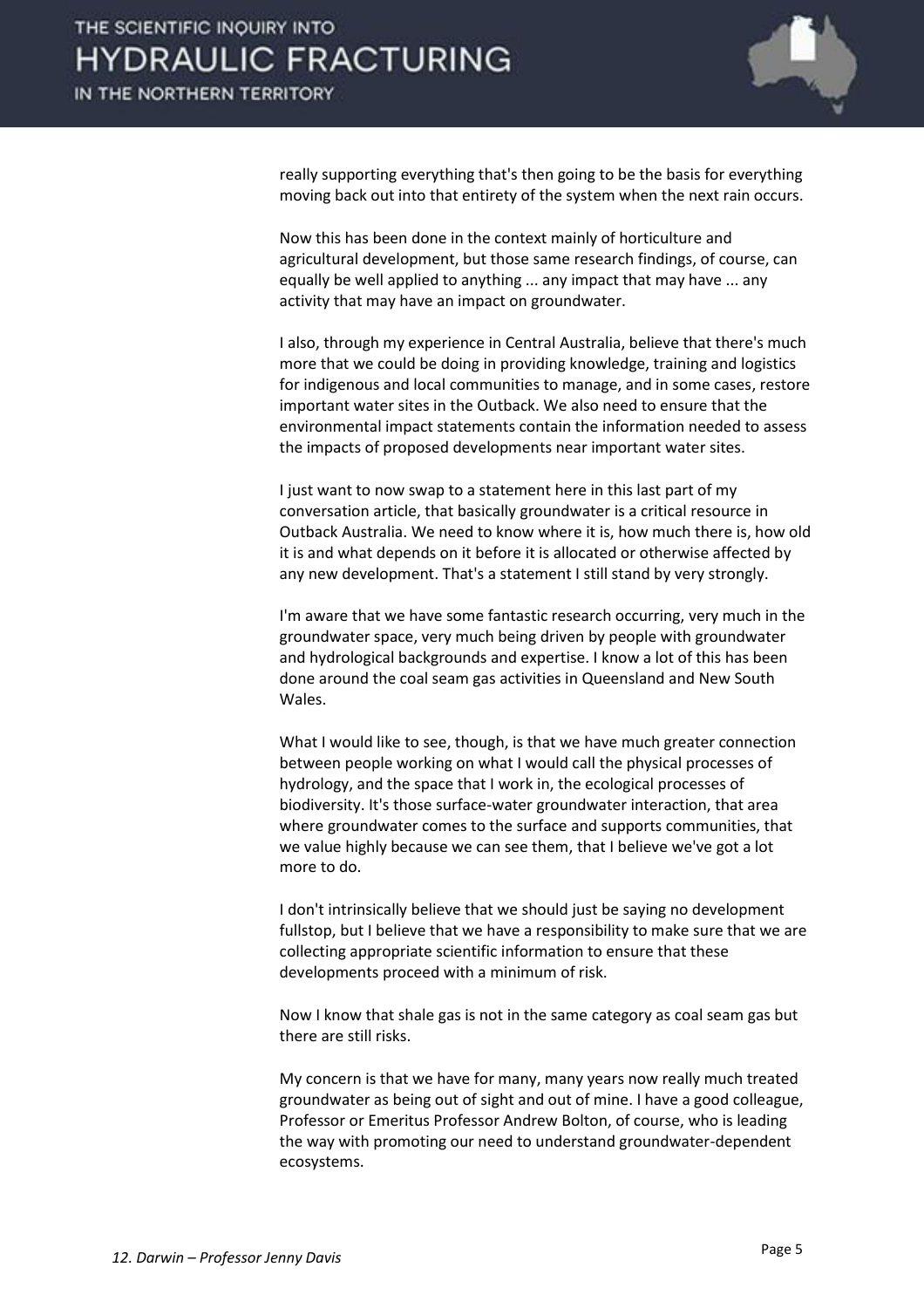

 I don't think Andrew is now doing a lot of work in that space, but I don't think that fact should allow us to just sit back and not continue to say the same things that he's been saying, that we really need to understand what is happening below ground. We really need to be sure that even where we're fairly confident that we're dealing with quite shallow aquifers that they will not be effected by activities that are going into much deeper aquifers.

 I, myself, have been concerned that I have so little understanding of how old the water is that supports the sites where I do most of my research, which is in Central Australia. Like many academics at this stage, I regard myself as almost a charity, that I look for any funding I can find from any place to fund the important questions that I believe need to be answered.

 At this point, I have cobbled together enough money to get our first analysis of groundwater at Penny Springs in Watarrka National Park. Now, some people would say well, you don't need to, that park is now protected, but I fundamentally want to know how long ago it is that that rain fell on those ranges that I now see seeping out of the rocks, and supporting a little stream community that appears to have elements of things that were there since Gondwana.

 But, of course, in the best possible funding world, I would like to see us putting a lot more into really doing things like ageing that water, that water that we already know is important, the groundwater that we already know is important.

 Now, according to the biogeo chemists that I've consulted, it's not a precise business. At that moment, people are using it for different methods, and then you look at how they all intersect. We've got petroleum at the moment, and hopefully we're also going to do a couple of other analyses.

 I also regard that that kind of information is critically important when you get into the political arena, and you need to, perhaps, convince politicians that something is important, that it does need to be protected. It's the kind of information I think that needs that anyone can grasp: how old is this water.

 Now, of course, if we find that this water fell as rain last year, then that, of course, means that that is a very sustainable site. That it, in fact, will be replenished reasonably soon and that the plants and animals that are there are probably already well-adapted to that rain coming and going.

 Of course, the really big systems like Lake Eyre that fill up irregularly, are those kind of surface water systems.

 With systems that we know are dominated by groundwater, there'll still always be some rain water in the mix from the local rainfall. Last year was a particularly good wet year both here and in Central Australia. There'll always be a recent rainwater signal coming through. In cases where we can say, look, this water is thousands, perhaps not thousands, but hundreds of years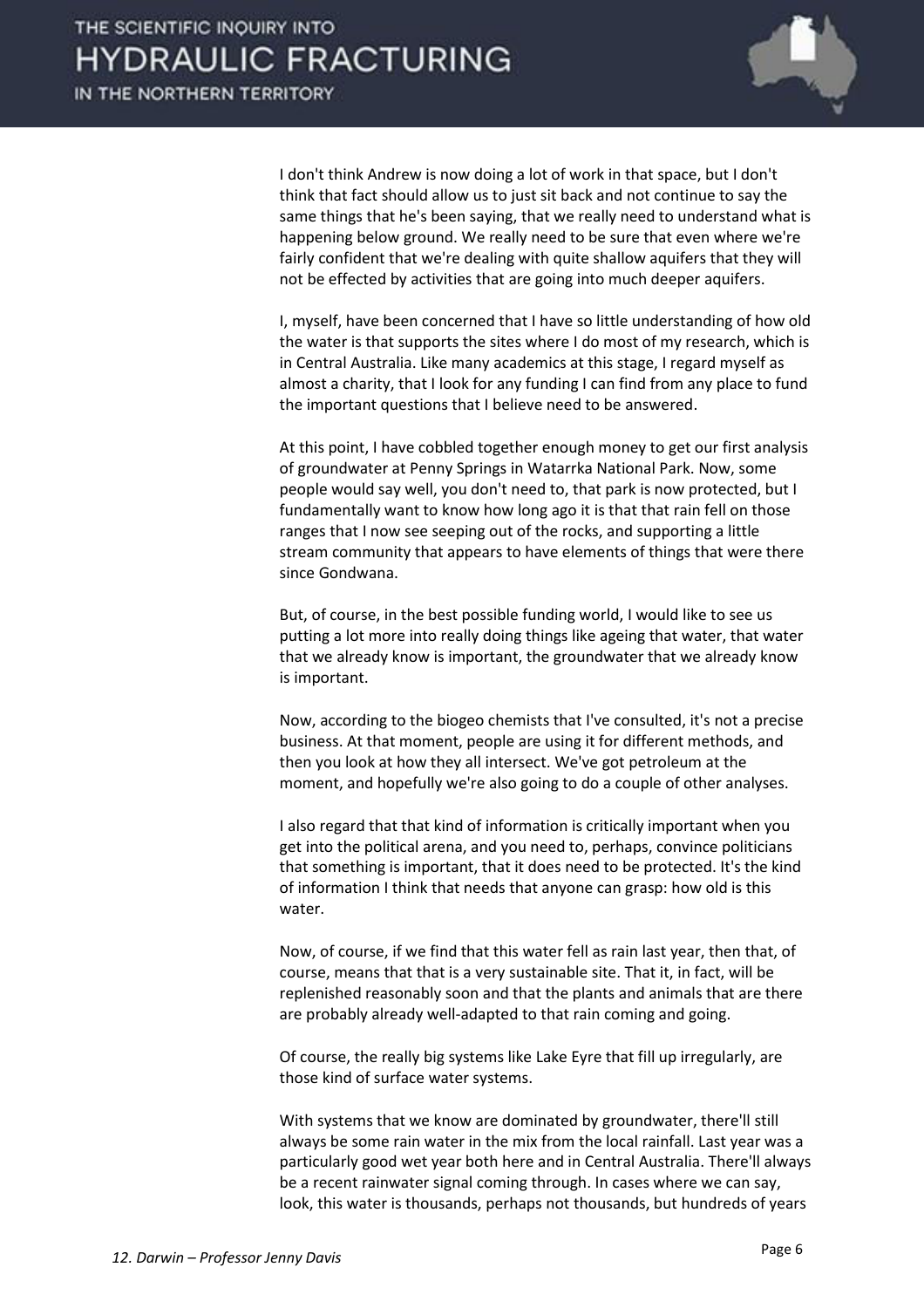

old, to go in and completely change it, or extract it, is the equivalent of mining a nonrenewable source.

 I think that's about all I felt I needed to say at this point, but, of course, I'm very happy to answer questions. I'm very happy to very quickly try and get all the scientific publications I know together to send to you. I regret that that hasn't been done earlier.

 Oh, I know. There was one last thing that I wanted to add. For anyone whose working in the Northern Territory, or who has been involved in biodiversity, and things like the threat to species hub, is now enormous concern at the lives of small mammals across Northern Australia. These are all the little furry things that we, and some very well-known things like Bilbies that we can all associate with.

 At the moment, in terms of our freshwater communities, we still have intact systems. There are virtually no exotic or invasive fish in our Central Australian aquatic systems in the Finke River where native fish occur or in Northern Australia. That is a fantastic thing that we can say about this systems.

 There are invasive plants. There are invasive species. There are invasive herbivores. A whole list of camels, donkeys, horses, goats, pigs, comes to mind. In terms of our aquatic systems, we can still put up a hand and say that on a global scale, we still have some of the few intact, uninvaded aquatic systems on the planet. From a biodiversity perspective, I think that's something worth protecting.

 Anything that may act to change these systems, no matter how much we actually don't know about those impacts, I consider still should be treated as being incredibly important.

 I don't see anything that I've said to you now to in anyway take away from the cultural importance of these systems with traditional owners. I think that in many ways we are still discovering things that have already been known. In other ways, we are bringing new scientific tools into the mix that I think will support some of the stories, and some of the values that the traditional owners already place on the sites where I've had the benefit of working.

 I think I will stop there, but I'm more than happy to answer any questions that you would like to ask me.

Hon. Justice

Rachel Pepper: Yes, no. Thank you very much Professor Davis for that very comprehensive presentation. I look forward to receiving those additional scientific papers. I'm very grateful for your endeavours in that regard.

> Can you tell me just a little bit more before I let the water scientists loose on you. You mentioned potential programmes, aboriginal management programmes in relation to, was it both surface and groundwater or did you-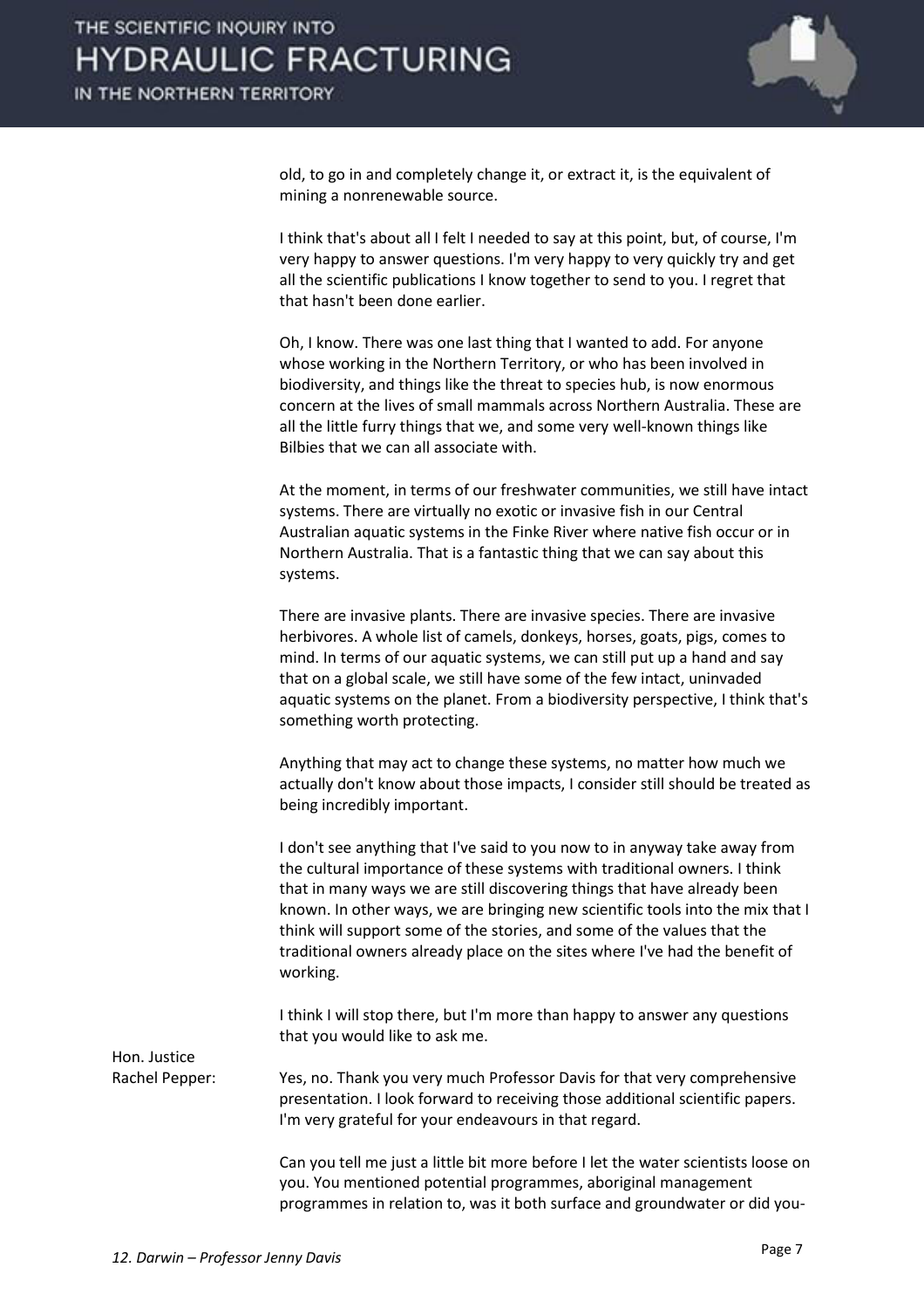IN THE NORTHERN TERRITORY



Professor Jenny Davis: No. Well-Hon. Justice Rachel Pepper: Well, I just want to know more about that. Professor Jenny Davis: In my experience, that still has come from work mainly being done in Central Australia, but also with what's going on now with my researchers working in the north. It's always groundwater that's expressing at the surface, so it's not water that is completely underground. Although, there are aboriginal communities in Northern South Australia who are very concerned about why I would call soaks, where you don't actually see that water expressed at the surface, but they know that the plants and things that are there, and possibly some from communities are being supported by that underground water. My area of knowledge is much more where groundwater has been expressed at the surface. Hon. Justice Rachel Pepper: Right. Professor Jenny Davis: There are communities that are dependent on it. I'm aware that a lot of work is already being done in Central Australia with local indigenous communities to restore some of the springs that they've always considered to be very important but in most cases have been degraded by feral animals, particularly camels. Hon. Justice Rachel Pepper: It's that that I wanted to ask you about or gets some more information about. What sort of work is being done? Can you give me some examples? Professor Jenny Davis: Well, the closest ... The colleague I work most closely with is Doctor Jayne Brim Box, who is with the Department of Environment and Natural Resources of the NT government department. She's been working with the aboriginal community at Santa Teresa, so that 80 kilometres southeast of Alice Springs. They have very strong links within area of springs. In fact, they have the closest springs to the Simpson Desert, so that the eastern most springs in, what I would call the, Central Ranges of Central Australia, and how spring and salt springs are two springs, They were enormously degraded by camels. Initially, the men, the rangers group put in fences. They discovered pretty quickly that camels can do all kinds of things that no one expected, like only put the fences of the bottom, and camels could actually climb quite steep rocks, come over the top, and then come down and drink a spring dry. Jane also discovered that traditionally it was the women who managed the waterholes, so having a male ranger group going, to that site and build a fence was good, but it wasn't necessarily how it was traditionally managed. It was the women who went in removed algae. If there was ...... growing a bit rampant, they would pull it out. They would often cover with melaleucas to keep the evaporation rates down. They were protecting their water

supply.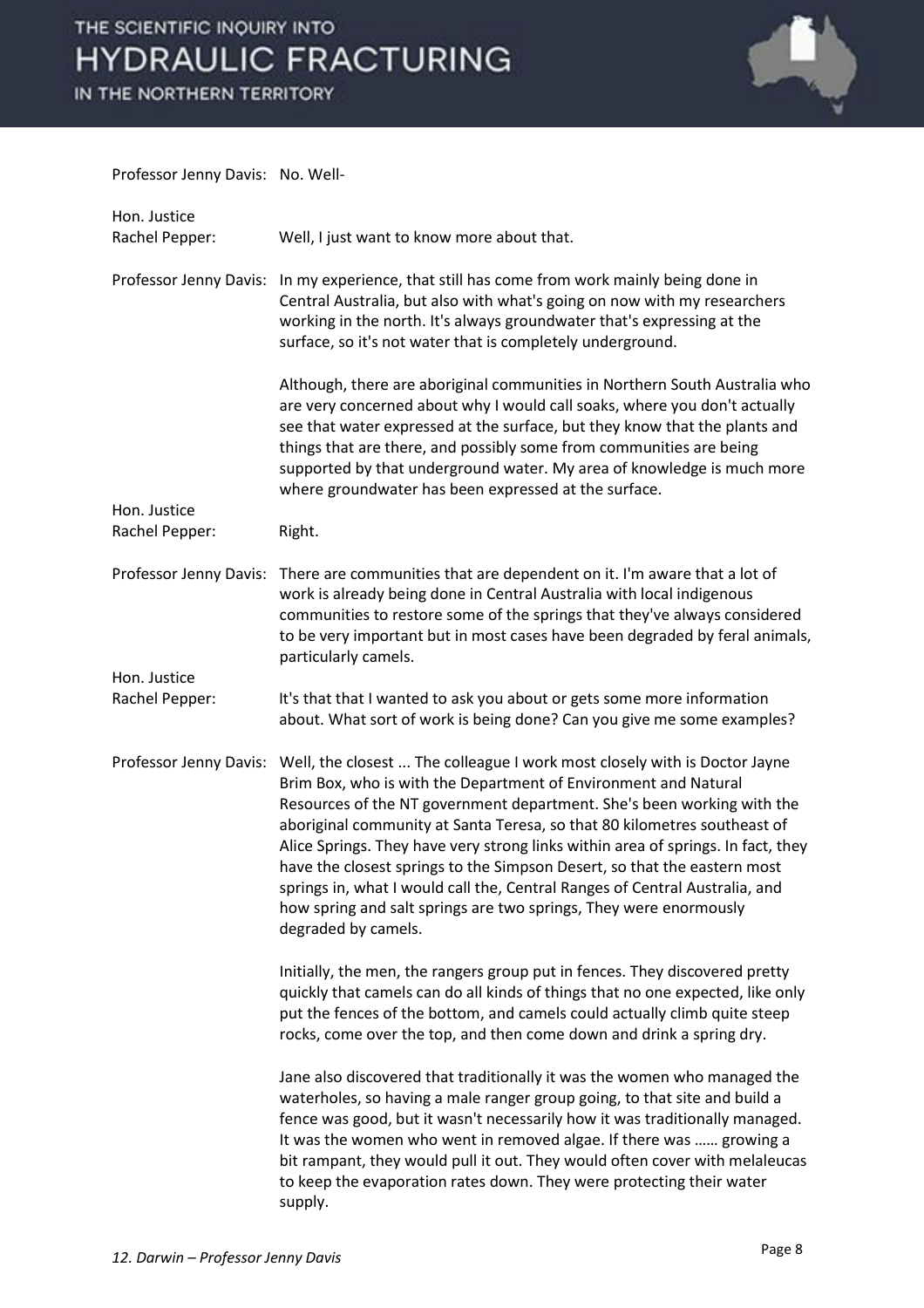IN THE NORTHERN TERRITORY



 Jane, being a female herself, has worked very successfully with people like Veronica Dobson, who's well known for her work on plants in that indigenous community. She's an elder from that area.

 They've been working there with women's groups to go in manage those waterholes in a more traditional way.

|                | Jane's also working with other groups at a spring out halfway between<br>Papunya and the West Australian border. The Allara, a waterhole, which was<br>a much smaller spring coming out of rocks covered with paper barks, where<br>people walking between Papunya and the Western Australia border, so<br>that's about a 400 kilometre walk, would come into this little soak spring<br>area, sit under the paperbarks, and be able to get water, drinking water.<br>That was all completely trashed by camels. Buffel grass got in once. The<br>melaleucas have been knocked over. It burnt. It's a mess, but the local<br>rangers now want to restore that site. |
|----------------|---------------------------------------------------------------------------------------------------------------------------------------------------------------------------------------------------------------------------------------------------------------------------------------------------------------------------------------------------------------------------------------------------------------------------------------------------------------------------------------------------------------------------------------------------------------------------------------------------------------------------------------------------------------------|
| Hon. Justice   | There's a lot of activity going on now with indigenous ranger groups around<br>lots of waterholes but most of the impacts have been feral herbivores.                                                                                                                                                                                                                                                                                                                                                                                                                                                                                                               |
| Rachel Pepper: | Thank you. Yes, Professor Hart?                                                                                                                                                                                                                                                                                                                                                                                                                                                                                                                                                                                                                                     |
| Professor      |                                                                                                                                                                                                                                                                                                                                                                                                                                                                                                                                                                                                                                                                     |
| Barry Hart AM: | Thanks for the enthusiastic exposition of your groundwork, importance of<br>groundwork. I think you can be very confident that we're with you on that<br>100%. It's a very, very important component.                                                                                                                                                                                                                                                                                                                                                                                                                                                               |
|                | Two comments and points. When on the age of water, yes, we recognise<br>that that's a very useful tool for deciding on recharge rates or age of the<br>water on the Betaloo. We've got some conflicting information on recharge.<br>If we just take the Beetaloo, which is where we've got most of the<br>information, Northern Part of the Beetaloo, there are some quite variable<br>recharge rates, but that's obviously important, particularly for the Roper and<br>possibly the Daly too  the Daly River.                                                                                                                                                     |
|                | If you look at the rainfall difference between the northern part of Beetaloo,<br>so around Daly Water, and the southern part, around Elliot, there's a huge<br>difference. We're very concerned that, in fact, utilisation of that northern<br>Cambrian limestone aquifer is probably sustainable, depending on how<br>much is taken out. But down south we're more concerned that that's a mild,<br>as you say. Very low recharge rates, so we've got that. We certainly need<br>more information on that.                                                                                                                                                         |
|                | The other thing, come back to the groundwater dependent ecosystems, and<br>I'd like to see whether you have any information because we've had great<br>difficulty in getting any sensible information  any information sensible or<br>otherwise on temporary water bodies, surface water bodies, and surface                                                                                                                                                                                                                                                                                                                                                        |

groundwater-dependent ecosystems is almost in the Beetaloo in particular.

Professor Jenny Davis: Yes.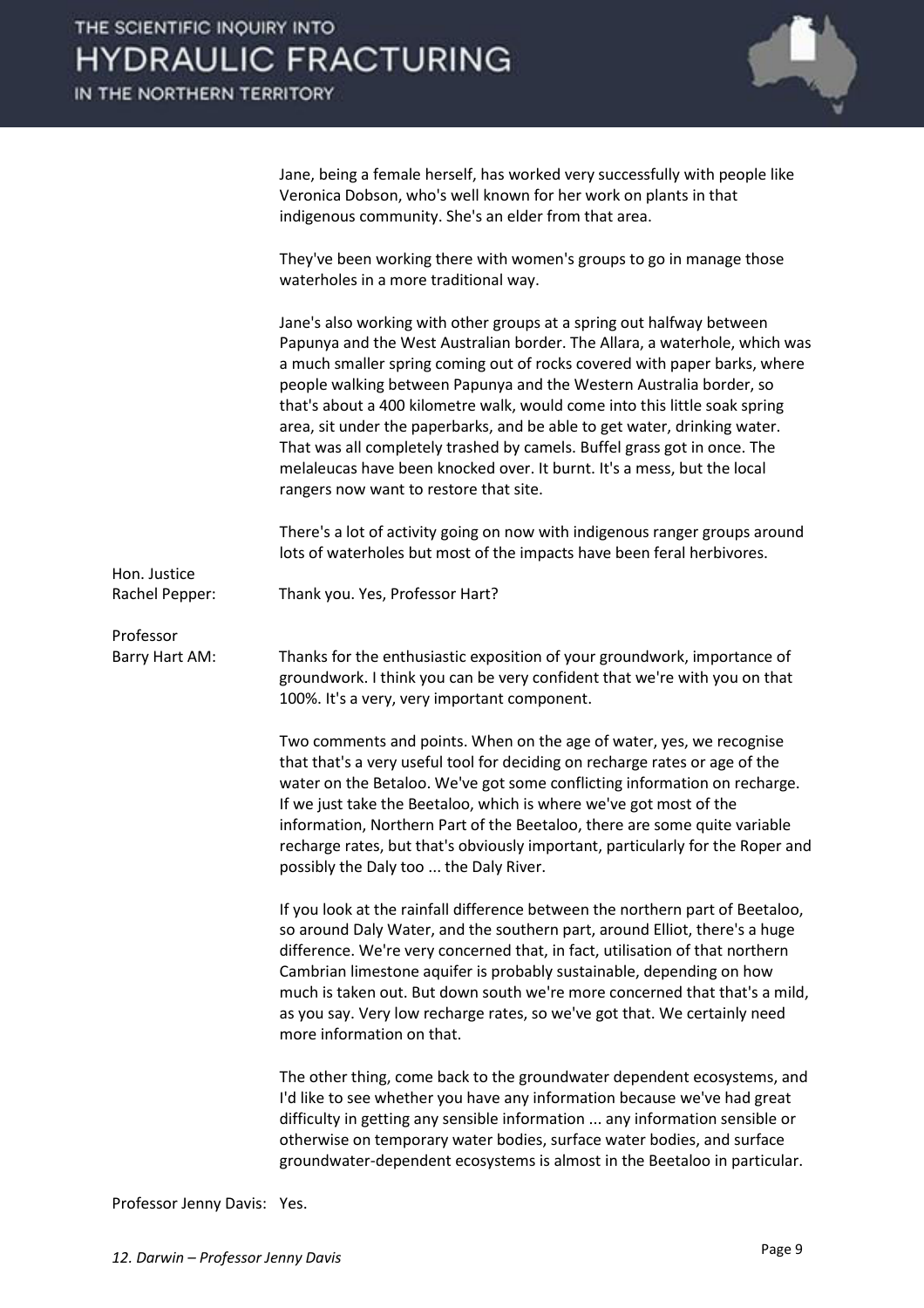

| Professor                   |                                                                                                                                                                                                                                                                                                                                                                                                                                                                                                                                 |
|-----------------------------|---------------------------------------------------------------------------------------------------------------------------------------------------------------------------------------------------------------------------------------------------------------------------------------------------------------------------------------------------------------------------------------------------------------------------------------------------------------------------------------------------------------------------------|
| Barry Hart AM:              | There's almost no information at all. We're obviously seeking that.                                                                                                                                                                                                                                                                                                                                                                                                                                                             |
|                             | The statements we've had from some of the groundwater hydrologists is<br>that it's very unlikely that there will be surface expressions because, as far as<br>they're concerned, that the aquifer remains  the surface aquifer, is<br>something thirty to couple of hundred metres below the surface. To there<br>knowledge, there's been very little information on whether there are any<br>surface expressions. I think that it also has to be charged with the fact that<br>there's been very little investigation into it. |
|                             | So the question is, do you know of any information at all. It's a little further<br>north, I think, than most of your areas-                                                                                                                                                                                                                                                                                                                                                                                                    |
|                             | Professor Jenny Davis: Yes, most definitely further north                                                                                                                                                                                                                                                                                                                                                                                                                                                                       |
| Professor<br>Barry Hart AM: | Yeah, what-                                                                                                                                                                                                                                                                                                                                                                                                                                                                                                                     |
| Professor Jenny Davis: No   |                                                                                                                                                                                                                                                                                                                                                                                                                                                                                                                                 |
| Professor<br>Barry Hart AM: | Anything you've got there would be extremely useful.                                                                                                                                                                                                                                                                                                                                                                                                                                                                            |
|                             | Professor Jenny Davis: Unfortunately, the short answer is no. I wish I could tell you more. I've<br>started conversations with mainly Lindsay Hutley, who works on savannahs<br>and fluxus. It's basically still, as far as we're concerned from a biodiversity<br>aquatic-                                                                                                                                                                                                                                                     |
| Professor<br>Barry Hart AM: | Yep.                                                                                                                                                                                                                                                                                                                                                                                                                                                                                                                            |
|                             | Professor Jenny Davis: Systems surface water expressions, largely unknown territory. I note that in<br>the southern area, of course, that's close to the springs that everyone ,<br>there are clearly springs coming into river systems.                                                                                                                                                                                                                                                                                        |
| Professor<br>Barry Hart AM: | No question.                                                                                                                                                                                                                                                                                                                                                                                                                                                                                                                    |
| Professor Jenny Davis:      | I've myself, when I do venture into the tempi surface waters, go to think<br>that water observations from space, which is the Geosites Australia website<br>that's now there.                                                                                                                                                                                                                                                                                                                                                   |
|                             | Now that's using lens imagery which is very  It is a wonderful<br>resource in that it does give you information on when water has set in the<br>landscape for periods of time. Over the time period, that's a long time<br>period that they've now put up, but, of course, it's gonna be cloud-free, so<br>the closer you get to the northern part of the territory, the less that's<br>information available. They have all confidence in and things.                                                                          |
| Professor<br>Barry Hart AM: | Yeah.                                                                                                                                                                                                                                                                                                                                                                                                                                                                                                                           |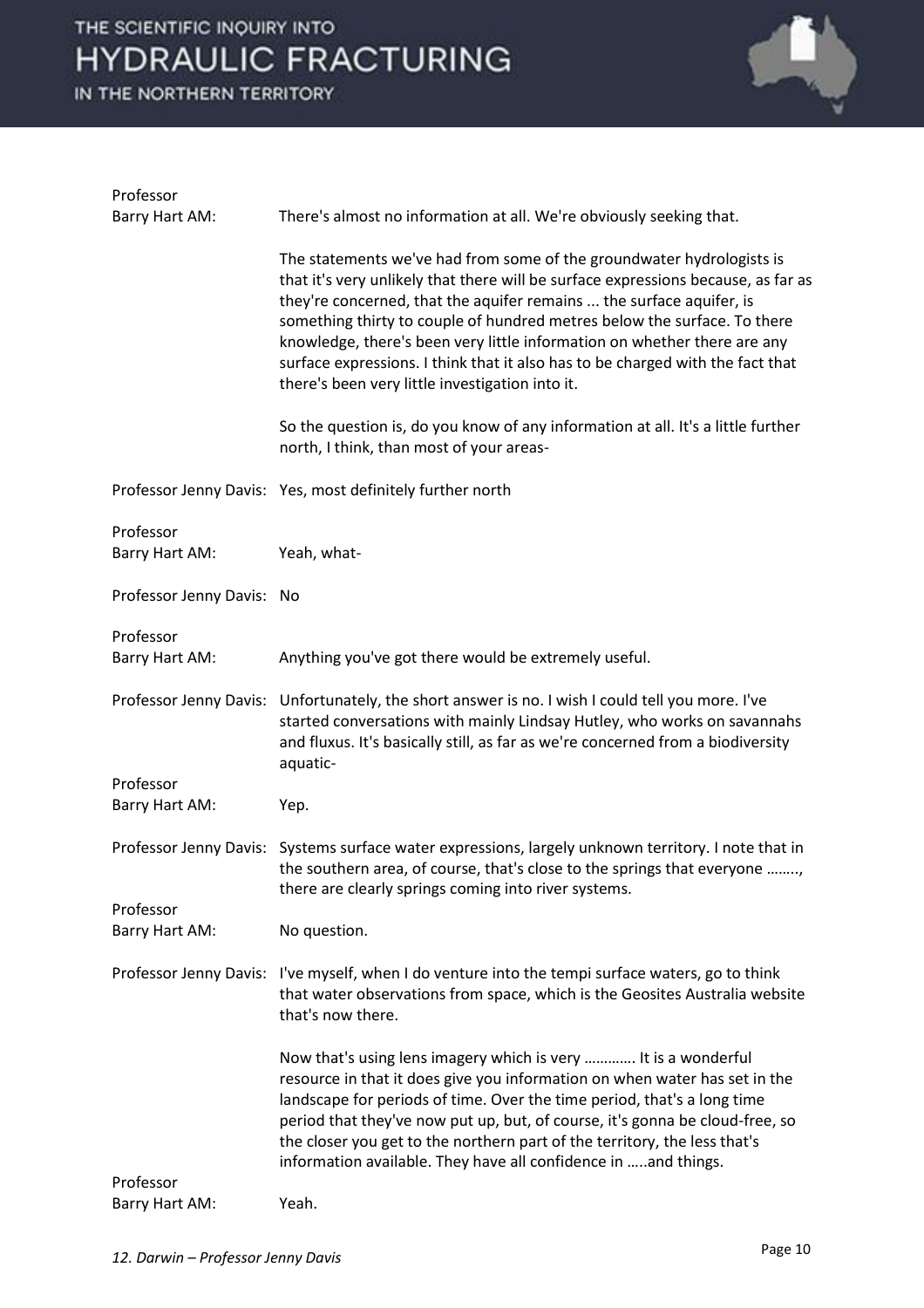

|                                  | Professor Jenny Davis: They've, of course, I think it's something of 30 major resolutions, so doesn't<br>catch areas of little springs that I work on.                                                                                                                                                                                                                                                                                                                            |
|----------------------------------|-----------------------------------------------------------------------------------------------------------------------------------------------------------------------------------------------------------------------------------------------------------------------------------------------------------------------------------------------------------------------------------------------------------------------------------------------------------------------------------|
|                                  | For those big  well, for surface water of 30 metres, or whatever greater,<br>it's a very useful resource, so I guess I'd go and be looking at that.                                                                                                                                                                                                                                                                                                                               |
|                                  | I'd be looking at this  the technology is just racing ahead. I guess that's why<br>I find it so exciting now being head of the school environment here. We've<br>got Sean Levesque, a new appointee, working with  He's mainly working<br>with fire. Those sort of remove sensing tools, you can go in  we can<br>probably get a much better look at some of the vegetation communities,<br>which would be a surrogate for water being available.                                 |
|                                  | I feel as though we are on the cusp of being able to bring in a lot more<br>information about what might be depending on groundwater than we've<br>ever been in the past. I still feel that there's quite a gulf, and it's because<br>we're all busy people, between people working in water ecological physical<br>processes, and people working on the ecological processes. To me, the<br>sooner we come together in these common areas, the better we might<br>make progress. |
| Professor<br>Barry Hart AM:      | Thanks.                                                                                                                                                                                                                                                                                                                                                                                                                                                                           |
| Hon. Justice<br>Rachel Pepper:   | Thank you.                                                                                                                                                                                                                                                                                                                                                                                                                                                                        |
| Hon. Justice                     | We'll start from the end and work our way forward-                                                                                                                                                                                                                                                                                                                                                                                                                                |
| Rachel Pepper:                   | Hi, Doctor Smith.                                                                                                                                                                                                                                                                                                                                                                                                                                                                 |
| Dr Ross Smith:                   | I was suggesting that Jane go first, but thank you again, Jenny, for the<br>presentation. It's very heartfelt and informative for us.                                                                                                                                                                                                                                                                                                                                             |
|                                  | First, I just wanted to reassure you that Andrew is very active in his quest<br>still-                                                                                                                                                                                                                                                                                                                                                                                            |
| Professor Jenny Davis: Oh, good. |                                                                                                                                                                                                                                                                                                                                                                                                                                                                                   |
| Dr Ross Smith:                   | I know he's contributing at the national level, so if I can reassure of that.                                                                                                                                                                                                                                                                                                                                                                                                     |
|                                  | I wanted to get back to Central Australia and the small systems that you<br>know there whether there's been any research, which Barry Hart and I want<br>to dig up into any interactions between the  gas operations and the<br>Amadeus Basin, south of Alice Springs, and surface water expressions of<br>groundwater ecosystems. Are you aware of any-                                                                                                                          |
| Professor Jenny Davis: No. No.   |                                                                                                                                                                                                                                                                                                                                                                                                                                                                                   |
| Dr Ross Smith:                   | looking into that.                                                                                                                                                                                                                                                                                                                                                                                                                                                                |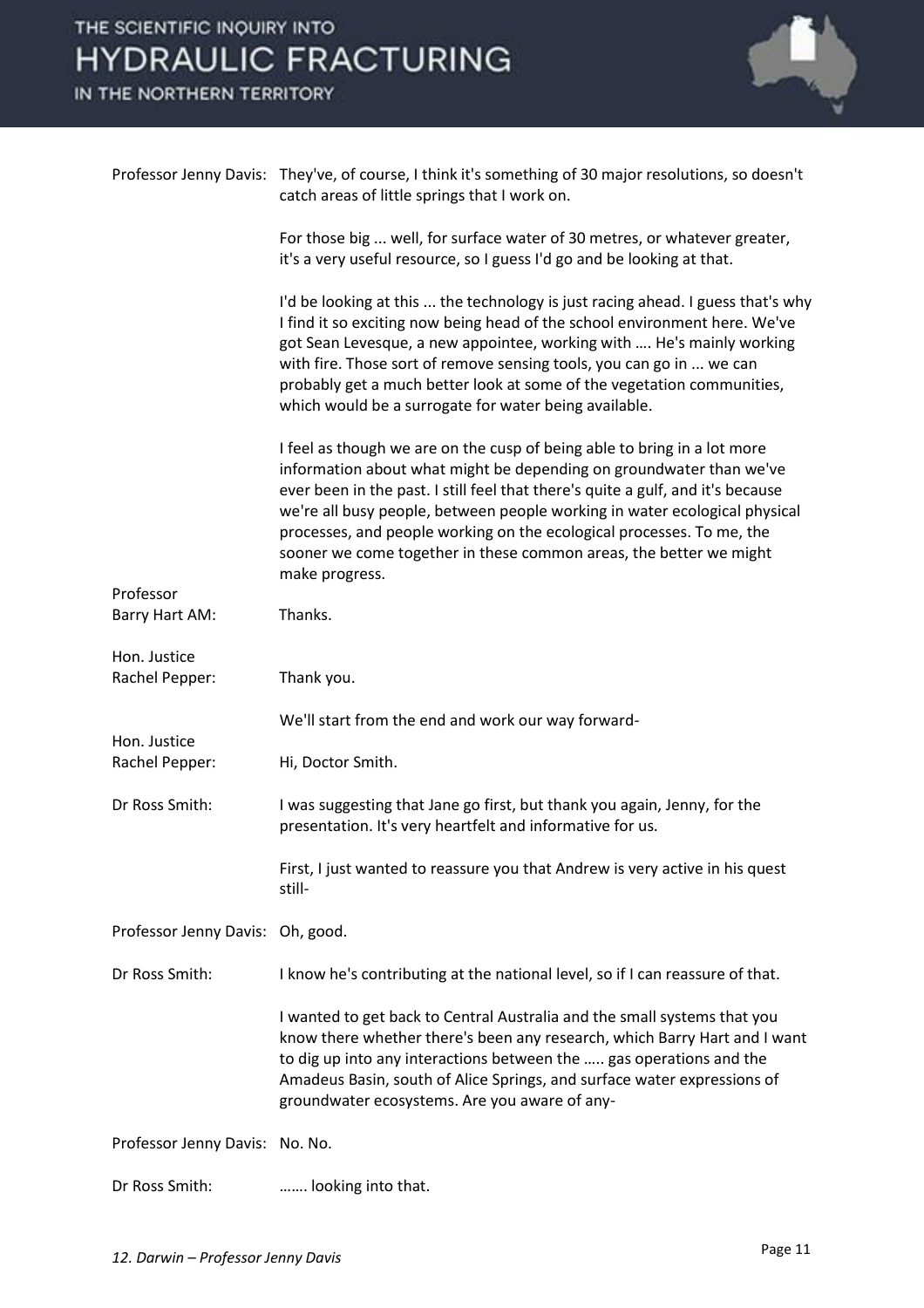

|                                | Professor Jenny Davis: I have been keeping a watching brief. I mean, the  is very close. Well, I've<br>got sites in the West Wodonga ranges into to Watarrka to the West<br>should go around the Mireenie Loop.                                                                                                                                                                                                                                                                                                                         |
|--------------------------------|-----------------------------------------------------------------------------------------------------------------------------------------------------------------------------------------------------------------------------------------------------------------------------------------------------------------------------------------------------------------------------------------------------------------------------------------------------------------------------------------------------------------------------------------|
|                                | I'm conscious that the West Wodonga Ranges is equally important, really,<br>into terms of aquatic refuges, etc., as Watarrka. I would hate to see that<br>being sacrificed just because Watarrka's been protected. I'm aware that,<br>perhaps, the people at Watarrka are just a lot better at making sure that the<br>things they really valued were put forward.                                                                                                                                                                      |
|                                | No, I have conversations with Angus , who met the wetlands of the arid<br>Northern Territory, and I don't think anymore information has come to light.                                                                                                                                                                                                                                                                                                                                                                                  |
|                                | I have to say, we actually haven't been working  we haven't been asking<br>those sort of questions either.                                                                                                                                                                                                                                                                                                                                                                                                                              |
| Dr Ross Smith:                 | Okay.                                                                                                                                                                                                                                                                                                                                                                                                                                                                                                                                   |
| Hon. Justice<br>Rachel Pepper: | Yes, Ms. Coram?                                                                                                                                                                                                                                                                                                                                                                                                                                                                                                                         |
| Ms Jane Coram:                 | Thank you for your presentation around an issue that's very close to my<br>heart as well.                                                                                                                                                                                                                                                                                                                                                                                                                                               |
|                                | I echo Barry, that Professor Hart's comments that we're struggling with<br>actually even identifying we're the information is, so we'd be very grateful<br>for anything you can give us.                                                                                                                                                                                                                                                                                                                                                |
|                                | I'm just wondering, in terms of resources for even understanding where the<br>groundwater-dependent ecosystems are, how relevant have you found the<br>Bureau of Meteorologies' Atlas of groundwater-dependent ecosystems to<br>be in the Northern Territory?                                                                                                                                                                                                                                                                           |
|                                | Professor Jenny Davis: Look, I've gone in and out of that atlas at different times. I have to admit I<br>haven't been into it recently. I guess I haven't  I didn't find it that useful<br>when I was using it, but I'm maybe doing them a disservice  I certainly like<br>BOM. I like going to that site all the time for various reasons, so I don't want<br>to say anything negative about the Bureau of Meteorology at this point or<br>Geosites Australia. I think they're both really where our future data will be<br>held.      |
|                                | I guess that I felt that the Northern Territory has those issues of remoteness.<br>It's the last place from where data normally comes in to any repository. I<br>personally haven't found  I mean the sites that I work at were, in fact,<br>handed down by word-of-mouth from aboriginal people to the botanist<br>Peter Letz, who grow up in Hermannsburg, and then he actually told me<br>where to go and look at sites, which people had considered  the local<br>aboriginal people had considered had always held permanent water. |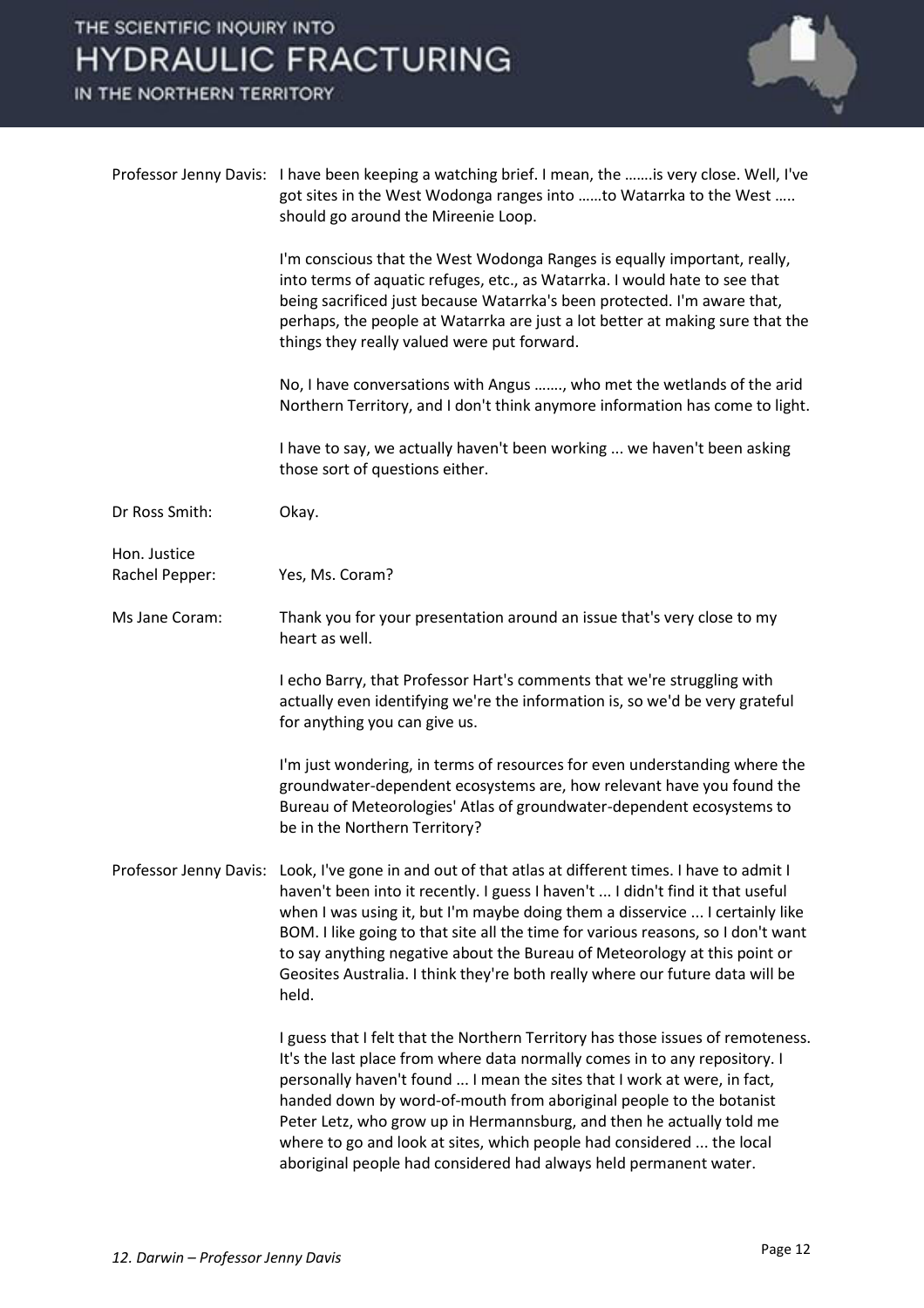IN THE NORTHERN TERRITORY



 I tend to always have worked on permanent water because funding is so limited. Most researchers are not based in Alice Springs. There's a very small scientific community there, and here, to be truthful.

 If you wanted to work on water, yeah, you need to be sure there was going to be water there, so that's why we tend to focus on perennial systems only because they tend to have enormous cultural values.

 Now things are changing. Remote sensing is giving us a lot of ability to do a lot more than we ever did. I've got continuous loggers now, so there's a whole lot of things that we can do that are tracking. I still feel as though there are a whole lot of things we don't know because it's always been so expensive and there hasn't been a particular driver of any great financial impetus to go out to some of these areas.

- Ms Jane Coram: So are your sites actually in the ... I'm intrigued because if that was derived largely remoteless or by..... provided by the jurisdictions.
- Professor Jenny Davis: I think they are. I know if there was Angus DoGood's mapping should have lined up with those sites. I can, I mean, I can look.

 I just remember being a disappointed when I did look, but I have to be truthful and say they could have been a number of years ago now.

Ms Jane Coram: Okay. Thank you.

Hon. Justice

Rachel Pepper: Anyone else with comments? Questions?

 Professor, thank you very much, for as I said, you're informative presentation. We are grateful.

Professor Jenny Davis: Thank you.

| Hon. Justice   |                                                                |
|----------------|----------------------------------------------------------------|
| Rachel Pepper: | Thank you. You'll provide copies of those papers to the panel? |
|                |                                                                |

- Professor Jenny Davis: Yes, I just need an email address actually.
- Hon. Justice Rachel Pepper: Can you email us yes? Or you can give us ... Or if you want to part with the hard copy here.

Professor Jenny Davis: Yes, I'll leave the hard copy.

Hon. Justice Rachel Pepper: And we'll just scan it-

Professor Jenny Davis: ...... and I've got a number of-